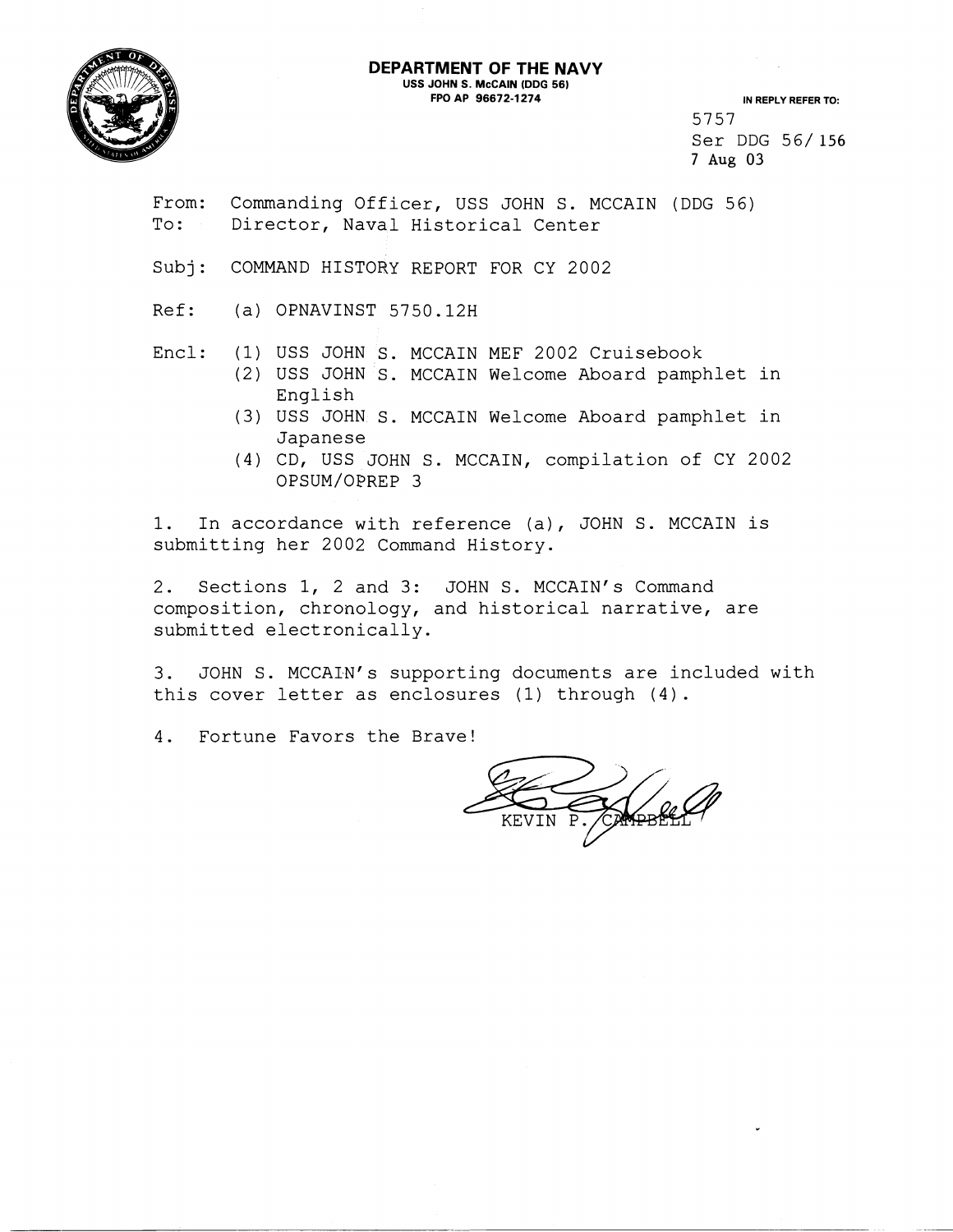**USS JOHN S. MCCATN (DDG 56) Command Composition and Organization** - **Part 1** 

### **UNCLASSIFIED**

- **1. Command Short Title JOHN S. MCCAIN**
- 2. UIC  $-21686$
- **3. Mission Forward Deployed Naval Force**
- **4. Immediate Senior Command COMDESRON FIFTEEN No subordinate units**
- **5. Commander Commander Kevin P. Campbell, USN, 009099-1 0**
- **6. Permanent Duty Station Yokosuka, Japan**
- **7. No aircraR assigned.**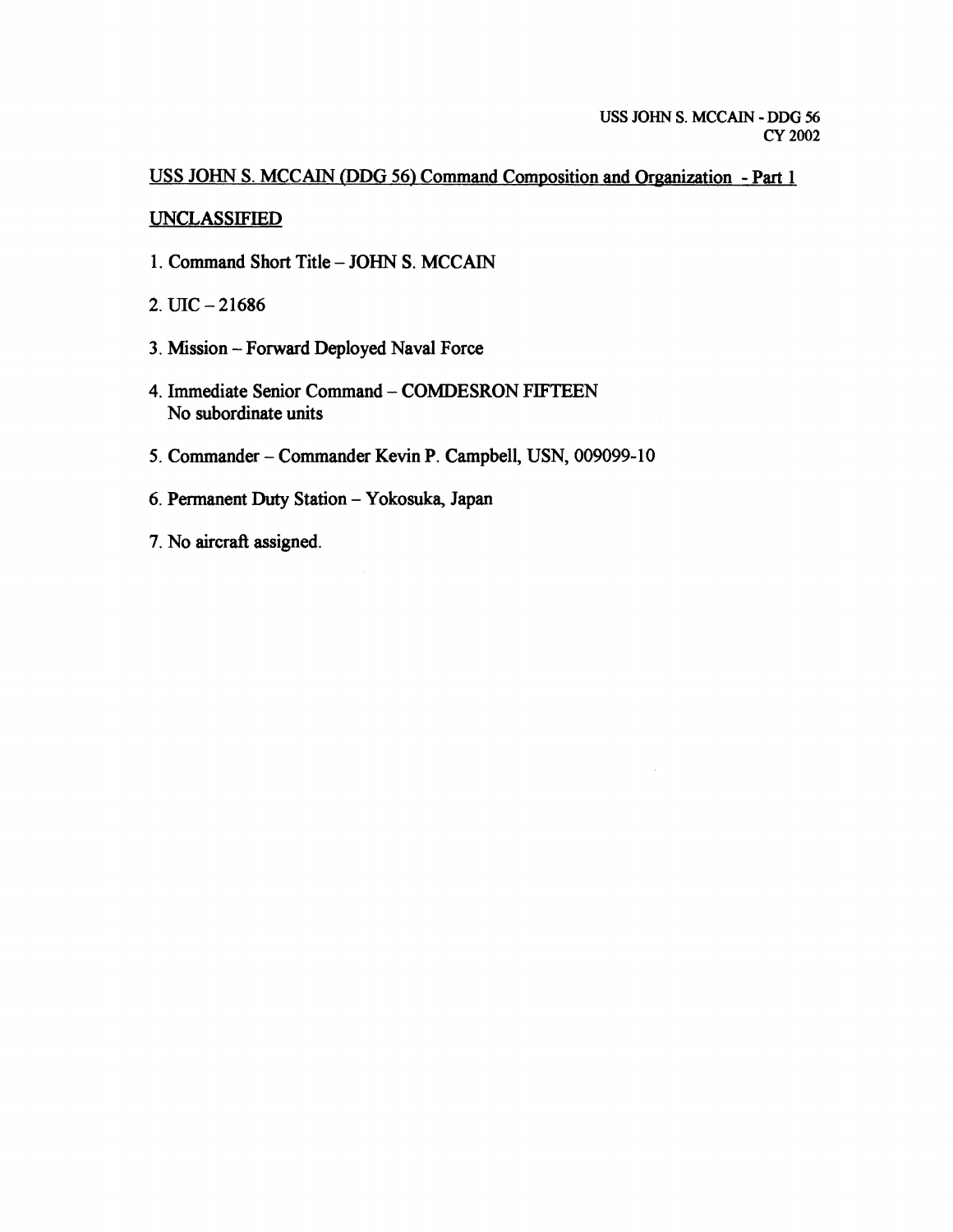USS JOHN S. MCCAIN - DDG 56 CY 2002

# <u>USS JOHN S. MCCAIN (DDG 56) Chronology - Part 2<br>UNCLASSIFIED<br>2002</u>

UNCLASSIFIED

 $\sim 10^{11}$ 

| $01 - 06$ JAN      | <b>UPKEEP IN YOKOSUKA</b>                                                              |
|--------------------|----------------------------------------------------------------------------------------|
| $07 - 23$ JAN      | BEGIN WORKUPS AND UNDERWAY PREPS                                                       |
| $24 - 25$ JAN      | SLAMEX INPORT YOKOSUKA, JAPAN                                                          |
| $26$ JAN $-03$ FEB | INPORT YOKOSUKA, JAPAN                                                                 |
| $04 - 11$ FEB      | UNDERWAY MISSILEX - 8 DAYS UNDERWAY FROM HOMEPORT                                      |
| $11 - 13$ FEB      | <b>NSFS</b>                                                                            |
| 14 FEB - 11 MAR    | INPORT YOKOSUKA FOR UNDERWAY PREPS                                                     |
| <b>12 MAR</b>      | UNDERWAY SEA TRIALS                                                                    |
| <b>13 MAR</b>      | <b>AMMO ONLOAD</b>                                                                     |
| 14 MAR - 03 APR    | UNDERWAY FOR BATTLE GROUPS OPS WITH USS KITTY HAWK - 24<br>DAYS UNDERWAY FROM HOMEPORT |
| $04 - 14$ APR      | <b>INPORT YOKOSUKA FOR DEPLOYMENT PREPS</b>                                            |
| <b>15 APR</b>      | UNDERWAY FOR PERSIAN GULF DEPLOYMENT                                                   |
| $22 - 26$ APR      | <b>INPORT SINGAPORE FOR PORT VISIT</b>                                                 |
| 03 MAY             | INCHOP 5TH FLEET AOR FOR MIO OPERATIONS                                                |
| $25 - 28$ MAY      | <b>INPORT BAHRAIN FOR PORT VISIT</b>                                                   |
| $29 - 31$ MAY      | <b>MIO OPERATIONS NAG</b>                                                              |
| $01 - 03$ JUL      | <b>INPORT BAHRAIN FOR PORT VISIT</b>                                                   |
| $15$ JUL           | <b>INPORT JEBEL ALI FOR EXERCISE IRON SIREN BRIEF</b>                                  |
| $15 - 21$ JUL      | EXERCISE IRON SIREN WITH UAE AND UK NAVIES                                             |
| 26 JUL             | OUTCHOP 5TH FLEET TO RETURN TO YOKOSUKA, JAPAN                                         |
| $02 - 06$ AUG      | INPORT PHUKET, THAILAND FOR PORT VISIT                                                 |
| $10 - 14$ AUG      | INPORT BALI, INDONESIA FOR PORT VISIT                                                  |
| $20 - 21$ AUG      | INPORT GUAM TO PICK UP TIGERS FOR TIGER CRUISE                                         |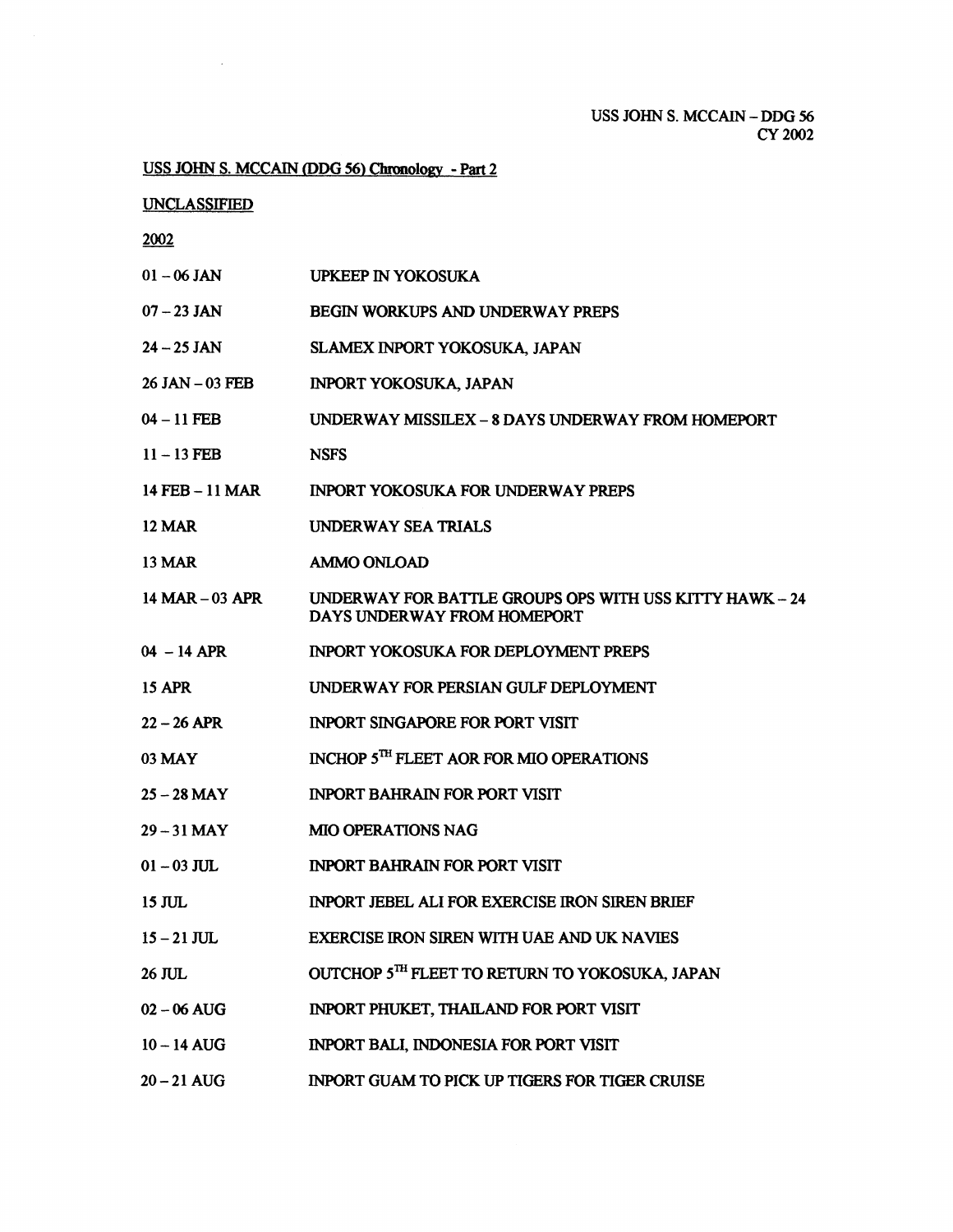- **<sup>22</sup> 23** AUG TRANSlT TO YOKOSUKA, JAPAN (TIGER CRUISE)
- **24** AUG RETURN TO HOMEPORT (YOKOSUKA, **JAPAN) 132** DAYS UNDERWAY FROM HOMEPORT
- **25** AUG LEAVE AND UPKEEP PERIOD
- **27** SEP UNDERWAY **ENROUTE** CHINHAE. **SOUTH** KOREA
- **30-31** SEP INPORT **CHINHAE,** SOUTH KOREA FOR SHAREM **142** CONFERENCE
- **<sup>01</sup> 10** OCT UNDERWAY TO CONDUCT SHAREM **142** EXERCISE WITH ROKN
- **11 -13OCT**  INPORT CHINHAE, SOUTH KOREA FOR PORT VISIT
- **14** OCT UNDERWAY ENROUTE YOKOSUKA, **JAPAN** - **20** DAYS UNDERWAY FROM HOMEPORT
- **16 OCT 04** NOV INPORT YOKOSUKA, **JAPAN**
- 05 NOV AMMO ONLOAD
- **<sup>06</sup> 16** NOV UNDERWAY FOR **ANNUALEX 14G** WITH JMSDF AND **KHK** BG
- **17** NOV DETACH **KHK** BG TO CONDUCT CSOFEX **03-1** WITH ROKN
- **18** NOV INPORT POHANG, SOUTH KOREA FOR CSOFEX CONFERENCE
- **<sup>19</sup> 23** NOV UNDERWAY TO CONDUCT CSOFEX **03-1** WITH ROKN **AND 6TH** CAV
- **25** NOV INPORT YOKOSUKA, JAPAN - **22** DAYS UNDERWAY FROM HOMEPORT
- **<sup>03</sup> 04** DEC UNDERWAY FOR PRE-INSURV CHECKS - **1.5** DAYS UNDERWAY
- **<sup>09</sup> 13** DEC **INSURV**
- **<sup>16</sup>**DEC **31** DEC HOLIDAY LEAVE AND STANDDOWN PERIOD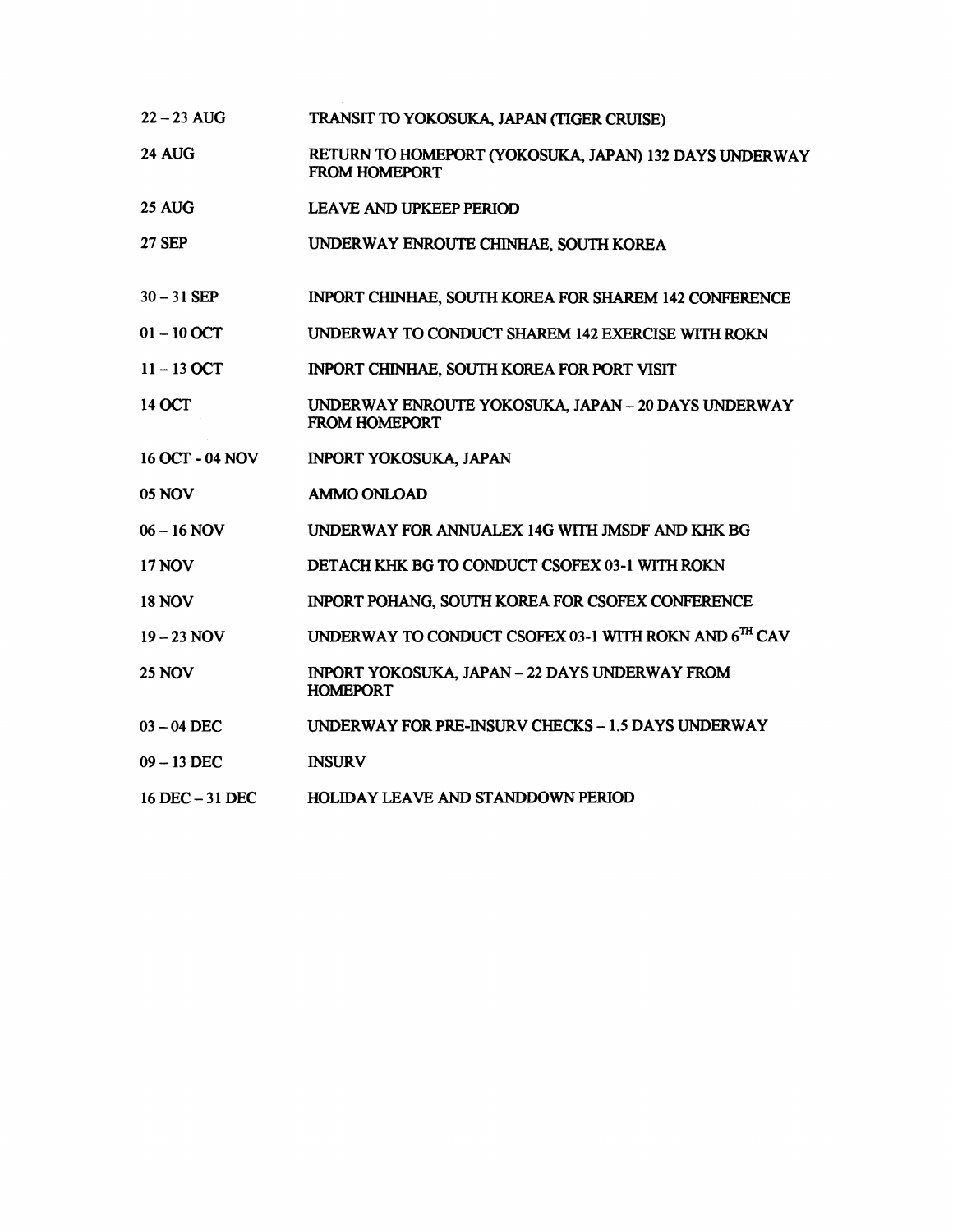## USS JOHN S. MCCAIN **(DDG-56)** 2002 Narrative - Part 3

### UNCLASSIFIED

### J **AN-FEB**

JOHN S. MCCAIN began the year with a MISSLEX and a NSFS shoot in the Okinawa operations area. During the MISSILEX, she shot  $2 \text{ SM-2's}$  completing a successful kill of a BQM-74. She completed an NSFS event with a grade of 97.6%. JSM was commended by the Commanding Officer, Expeditionary Warfare Training Group Pacific as "perform[ing] better overall  $-$  both in timeliness and accuracy  $-$  than any ship graded in recent memory." She was underway for approximately one month and returned for an emergent dry-dock to **fix** rudders that were damaged.

### MAR-03 APR

JOHN S. MCCAIN completed the dry-dock in March and began Battle Group Operations with USS Kitty Hawk (CV-63) until April 10. During BG OPS, she conducted several TORPEX's, and ASW events.

### 04 APR-30 APR

JOHN S. MCCAIN was in port for one week before getting underway for her Persian Gulf deployment. She had a brief stop for liberty and last minute supplies, fuel and mail in Singapore before completing her transit to the Arabian Gulf.

### MAY

JOHN S. MCCAIN in-chopped into the 5<sup>th</sup> Fleet AOR on 03 May 2002, spending one week in the Gulf of Oman and then transiting to the Northern Arabian Gulf to conduct Maritime Interdiction Operations **(MIO).** JSM **acted** as both a COMISKEY Guard ship and a boarding ship in the NAG. Her Visit, Board, Search, and Seisure (VBSS) teams stopped numerous merchants and dhows in accordance with **UN** directives. JSM successfblly participated in MI0 Surge 02-4 and 02-5. JSM made a brief stop in Manama, Bahrain at the end of May to allow for stores restock and liberty.

### JUNE-JULY

For the whole month of June and the better part of July, JOHN S. MCCAIN conducted MI0 duties. At the completion of her MI0 duties, JSM had intercepted over 500 Metric Tons of contraband oil in the Gulf. JOHN S. MCCAIN also made a port call to Bahrain and a brief stop in Jebel **Ali.** After a night in Jebel Ali for conference with the **UK** and UAE Navies, JOHN S. MCCAIN took part in Exercise IRON SIREN in the Southern Arabian Gulf. During IRON SIREN, JSM completed a RAS with the **RAF** BAYLEAF, and several surface engagement exercises conducted in conjunction with UAEN Patrol boats. Towards the end of July, JOHN S. MCCAlN received her orders to head back to her homeport of Yokosuka, Japan. So on July 26, JOHN S. MCCAIN out-chopped fiom the 5<sup>th</sup> Fleet AOR and into 7<sup>th</sup> Fleet AOR.